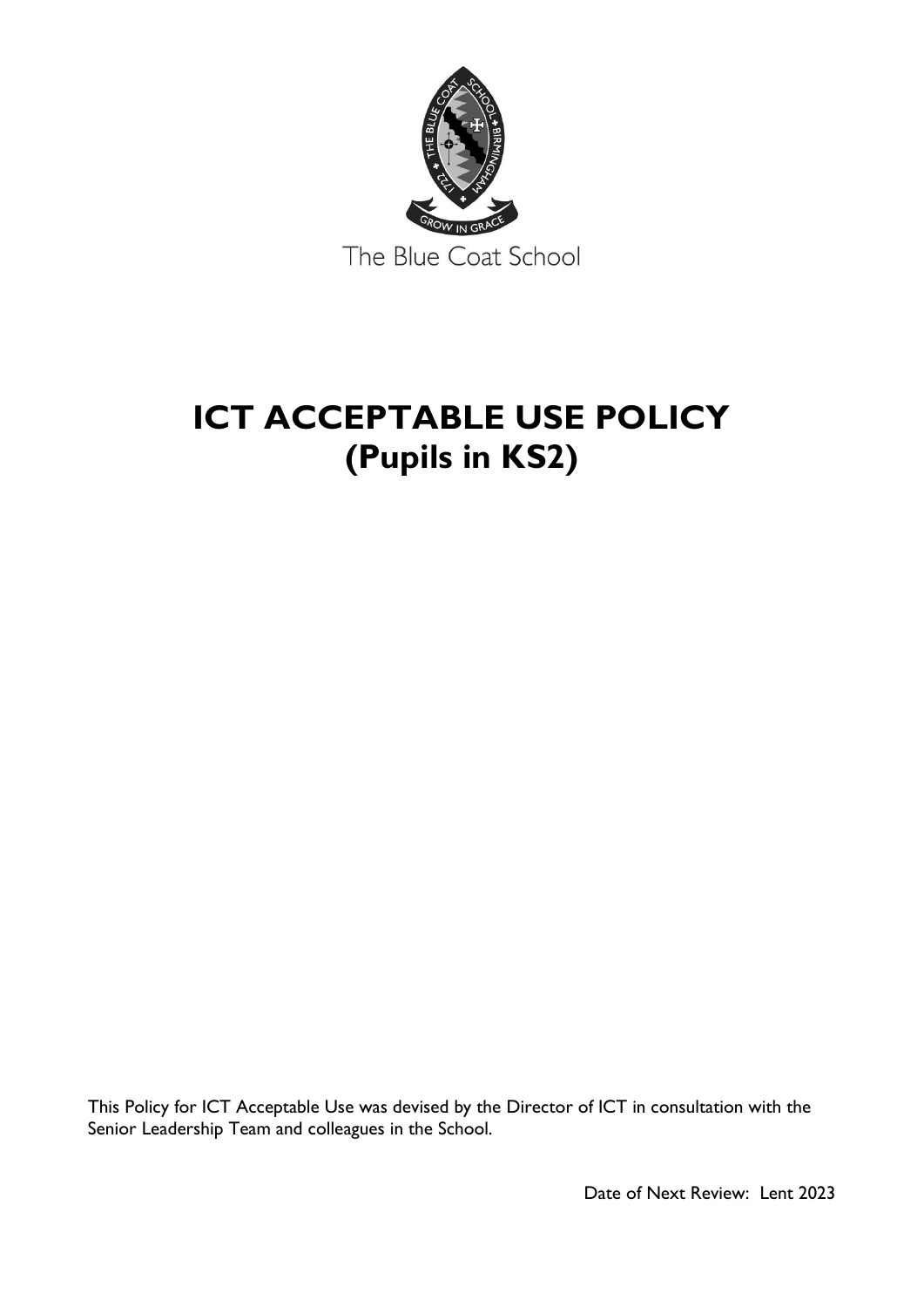#### **The Blue Coat School Birmingham Limited**

#### **POLICY FOR ICT ACCEPTABLE USE (Pupils in KS2)**

#### **1. INTRODUCTION**

#### **1.1**

The Blue Coat School believes in the educational value of a networked computer system, cloud systems and the Internet and recognises their potential to support and enrich the curriculum and the learning process of its pupils. Our goal is to provide a computer system, cloud systems and Internet access to promote educational excellence by facilitating resource sharing, innovation, and communication. Use of the computer system, cloud systems and the Internet is a privilege and requires responsible use. The use of the computer system, cloud systems and Internet is subject to acceptance of this acceptable use agreement and the rules, regulations and policies of the school.

#### **1.2**

The Internet links computers around the world and provides access to a wide variety of information and resources. The law affecting the Internet is developing and changing regularly. No acceptable use policy could identify each and every inappropriate use of the computer system, cloud systems and/or Internet and so The Blue Coat School will judge whether the use of the computer system, cloud systems and/or Internet is consistent with this acceptable use policy and its decision shall be final. If a user is unsure whether their use of the computer system, cloud systems or Internet is appropriate, the user shall confer with the Director of ICT, ICT Co-ordinator (Pre-Prep) or Estates and Compliance Manager.

#### **1.3**

The implementation of this policy is the responsibility of all members of staff and applies in all areas of the campus.

#### **1.4**

The Blue Coat School reserves the right to modify this ICT Acceptable Use Policy at any time and in any manner.

#### **1.5**

The Blue Coat School Policy for ICT Acceptable Use applies to all pupils in Key Stage 2.

#### **1.6**

The Blue Coat School Policy for ICT Acceptable Use is available for parents on the school website and in Main Reception and the Pre-Prep Office.

#### **2. ACCEPTABLE USE**

#### **2.1**

The computer, cloud systems and Internet access has been established for an educational purpose. The user understands and agrees to the following:

- The use of the system and Internet must be consistent with and in support of the educational goals and objectives of the school's curriculum and mission statement.
- The use of any material in violation of any law is prohibited. This includes, but is not limited to, copyrighted material, threatening or obscene material, or material protected by trademark or trade secret.
- The purchase or sale of any product or service is prohibited unless it is for school use.
- The listing of any advertisements or political materials is prohibited.
- Illegal activities of any kind are prohibited.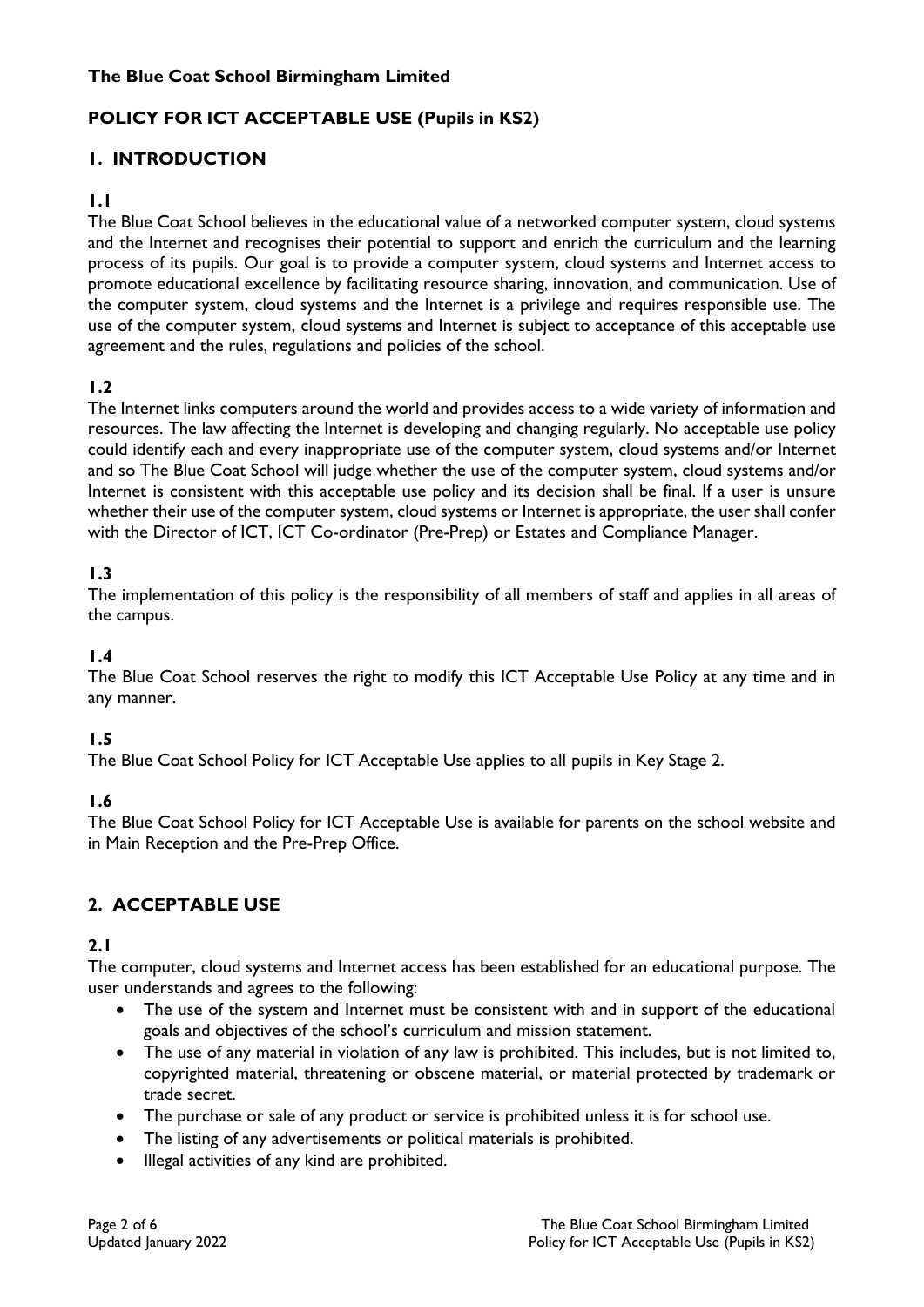#### **3. BEHAVIOUR**

#### **3.1**

The user is expected to follow the generally accepted rules of computer use/'Netiquette'. These rules include, but are not limited to, the following:

- 1. The user must not use the Internet or cloud systems in any way that may bring the school into disrepute.
- 2. Be polite. Always use the system in an ethical and respectful manner.
- 3. Use appropriate language.
- 4. The user shall not reveal their name, home address, personal telephone number or any other personal information unless it is a member of staff making an on-line purchase for school.
- 5. The user shall not reveal the personal information of any other person.
- 6. The user shall not disrupt or congest the computer system, cloud systems or Internet in any manner.
- 7. The user shall not post anonymous messages.
- 8. The user shall not access, create, or distribute harassing, defaming, discriminatory, abusive, pornographic, fraudulent, obscene, racist, sexist, or threatening material or imagery.
- 9. The user shall not sign up to any website which has an age limit higher than that of the user.
- 10. The user shall not attempt to access blocked Internet sites.
- 11. The user shall only use school approved, licensed software and shall not use other programs or applications or download any information without permission.
- 12. The user shall not use the account or password of another user or attempt to impersonate any other person.
- 13. Confidential information shall not be transmitted over the Internet unless it is by a member of staff making an on-line purchase.
- 14. The user shall report any known or suspected misuse of the computer system, cloud systems and/or Internet.
- 15. The user shall not make any false complaints against any other user.
- 16. The user shall not access any Social Media unless access has been approved by the Director of ICT/ Estates and Compliance Manager.
- 17. The user shall not use the Internet in any way which may tease, bully or threaten any other user or cause offence, upset or discomfort in any way. This includes, but is not limited to, electronic communication such as text, instant message, e-mail, SMS, and MMS; and uploaded content such as YouTube and Vimeo. Any such misuse may result in a user having their network logon suspended.

#### **4. SERVICES**

#### **4.1**

The school makes no warranties of any kind, whether express or implied, with respect to the use of the computer system, cloud systems and/or Internet. Use of any information obtained through the use of the computer system, cloud systems and/or Internet is at the user's own risk. The Blue Coat School does not accept any responsibility for accuracy of information obtained through the Internet or for any damage a user may suffer as a result of use of the computer system, cloud systems and/or Internet, including but not limited to, loss of data or interruption of service. The Blue Coat School is not responsible for any financial obligations arising from the unauthorised use of the computer system, cloud systems and/or Internet.

#### **5. SECURITY**

#### **5.1**

Security on any computer system and cloud systems is a high priority. If a user identifies a security problem, the user shall notify the Director of ICT or Estates and Compliance Manager immediately, without discussing it or showing it to another person. Any user identified as a security risk may have their network account suspended.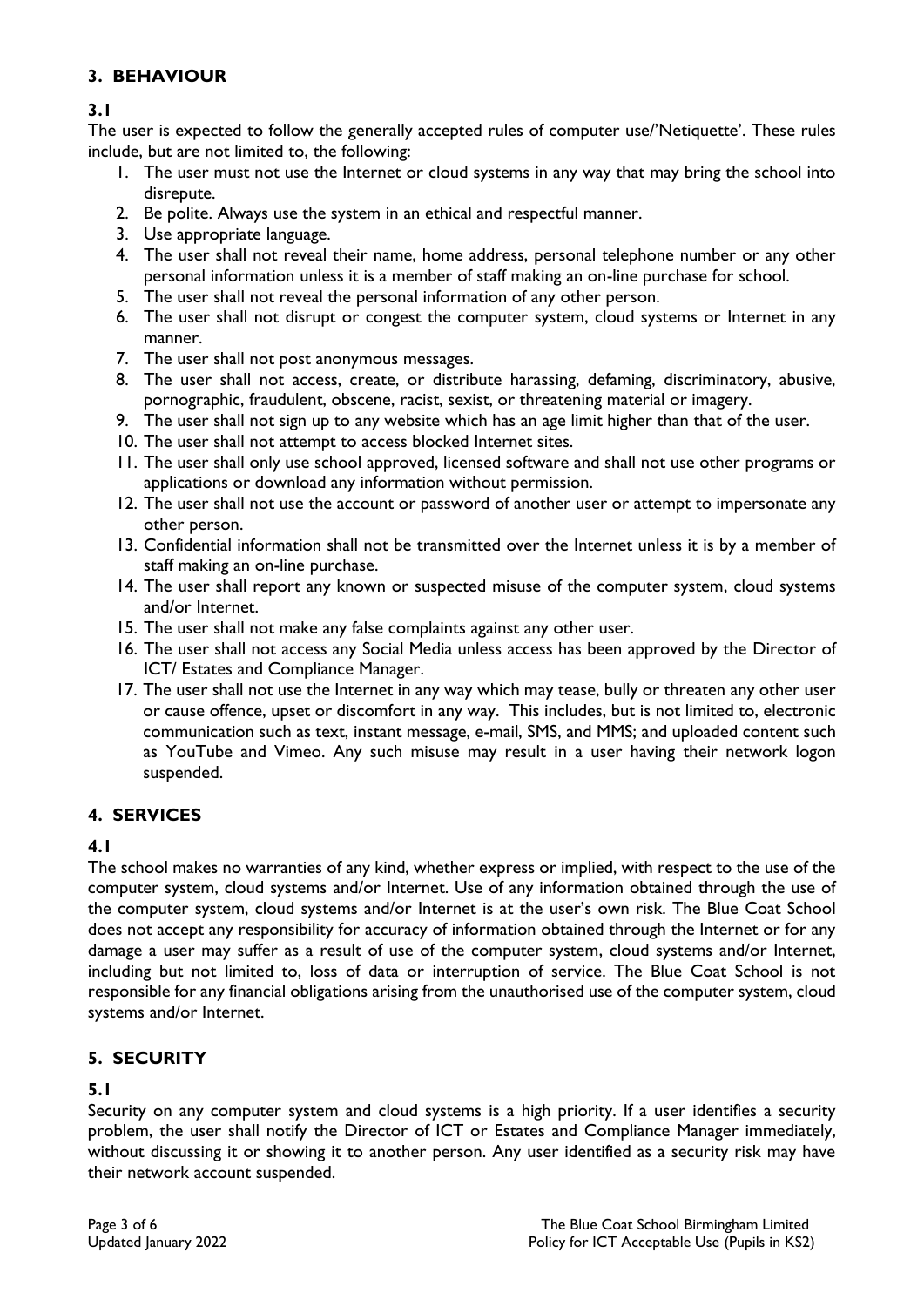#### **6. VANDALISM**

#### **6.1**

Vandalism includes, but is not limited to, any attempt to harm or destroy the computer system, cloud systems, hardware, software, or data of the school, another user or of any other agency or network that is connected through the Internet. Vandalism will result in a user's network account being suspended and may involve a referral to the appropriate law enforcement agencies.

#### **7. PASSWORDS**

#### **7.1**

A user of the computer network understands that the password chosen/given is for personal use only and shall not be shared with any other person. The password may be changed by the Estates and Compliance Manager or ICT Administrator at any time according to the needs of the school. Additionally, password changes are enforced every 90 days. There is also a lockout policy set which will lock out a user after five failed log in attempts. This will expire after 30 minutes of inactivity or if manually unlocked by an administrator.

#### **8. MONITORING**

#### **8.1**

The computer system, cloud systems and all communications and information transmitted by, received by, or stored in the computer system and cloud systems including E-Mail, are the property of the school. A user should not expect that their use of the computer system, cloud systems and Internet is private. The school has the right, at any time, to access, monitor, and disclose any and all use of the computer system, cloud systems and Internet, including but not limited to back-up files, E-Mail messages and the transmission, receipt or storage of information in the computer as it deems necessary. Monitoring will be conducted regularly to ensure system integrity and to ensure that all users are using the computer system, cloud systems and Internet responsibly.

#### **9. BRING YOUR OWN DEVICE (BYOD) – USE ONSITE**

#### **9.1**

With the increasing use of mobile phones and tablets, the school is aware of their potential to connect to the school network or to connect to the Mobile 3/4/5G network. A user should abide by the ICT Acceptable Use Policy while on the school premises and only use devices in accordance with it. This covers all geographical areas of the school including the houses, library areas and the playing fields.

#### **9.2**

A pupil found to be using a mobile and/or tablet device other than school devices may have the device confiscated from them. Suspension of the child's school network logon may also occur.

#### **9.3**

Any device found to be accessing the school network in an unauthorised manner may be disabled remotely and/or confiscated by any member of staff.

#### **10. TERMINATION**

#### **10.1**

The Blue Coat School has the right at any time to terminate or suspend any user's access to, and use of, the computer system, cloud systems and/or the Internet.

#### **11. RESPONSIBILITY**

#### **11.1**

A user understands that the computer system, cloud systems and Internet is to be used only for educational purposes. Any violation of the terms of this acceptable use agreement may result in the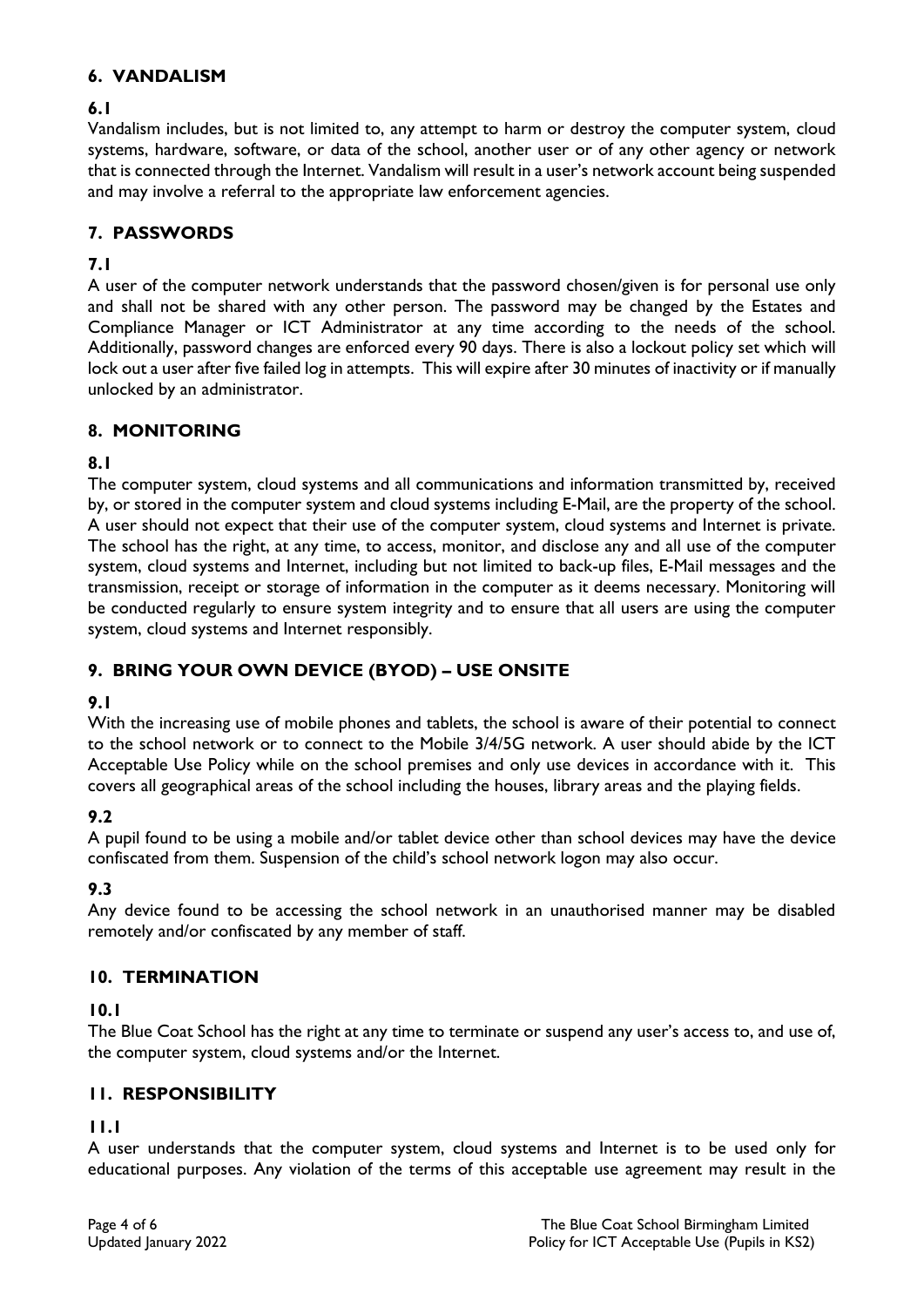suspension or loss of computer system, cloud systems and Internet privileges, disciplinary action or appropriate legal action.

#### **12. RELATED POLICIES, MONITORING AND POLICY REVIEW**

#### **12.1**

This Policy should be read in conjunction with other related whole school policies including: Online Safety; Social Media; Anti-Bullying; Behaviour Management and Exclusions and Safeguarding and Child Protection.

#### **12.2**

This ICT Acceptable Use Policy will be presented to the Governors' Safeguarding, Health and Safety Committee for approval annually. The minutes of this meeting will be presented to the Governors.